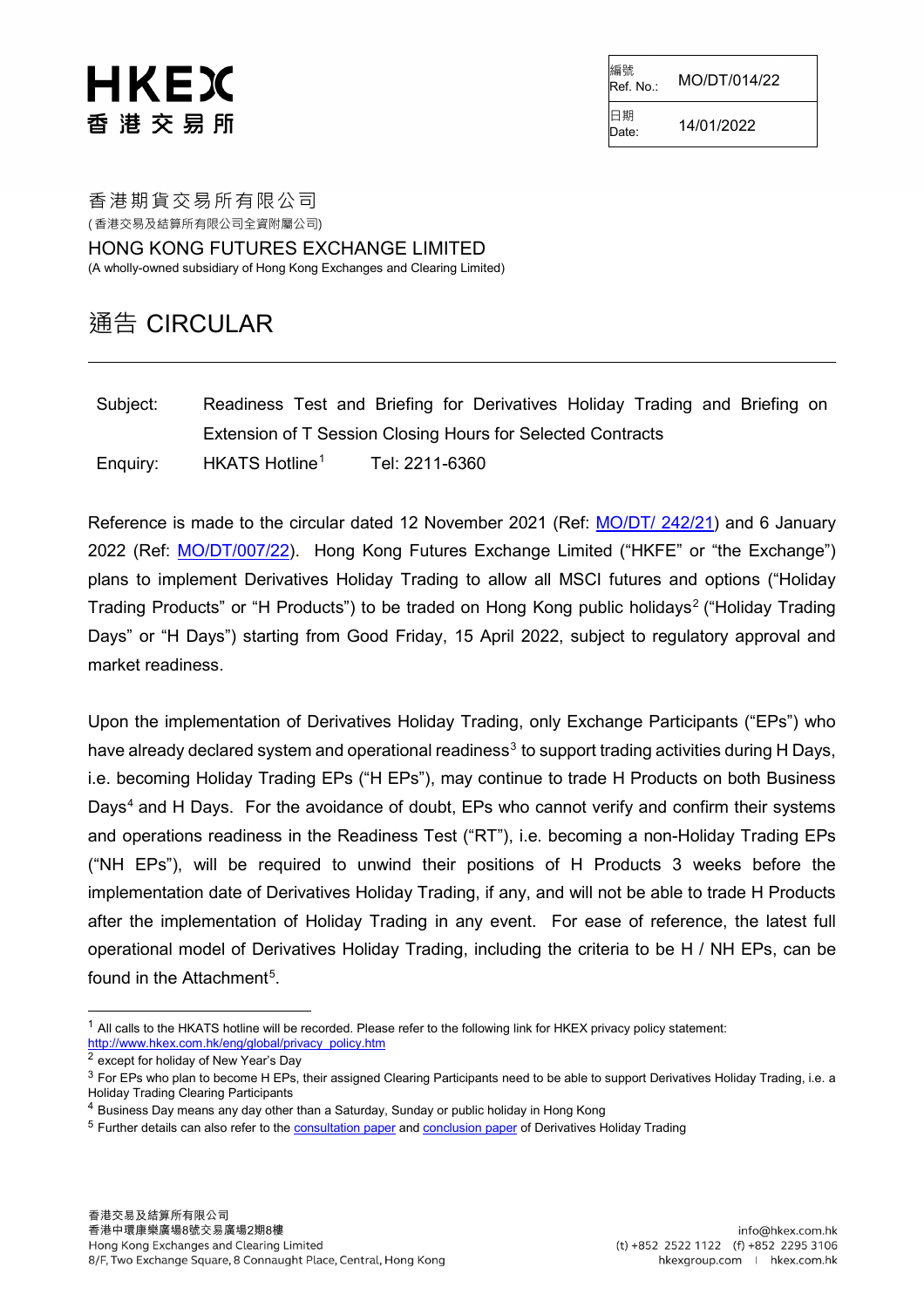In order to allow EPs to verify and declare their readiness of the associated systems and operations to become H EPs before the implementation date of Derivatives Holiday Trading, a RT will be held on 26 February 2022. Please register by enrolling in the [form](https://events.hkexgroup.com/en/readiness-test-on-derivatives-holiday-trading-on-26-feb-2022-5a326FDMQwk/overview) on or before **18 February 2022**. EPs should declare their readiness of the associated systems and operations to be H EPs no later than 3 weeks before the implementation date of Derivatives Holiday Trading.

#### **Market Education**

To facilitate EPs' and Clearing Participants' ("CPs") preparation for the implementation and readiness test of Derivatives Holiday Trading, the Exchange will arrange two online briefing sessions in January 2022 to provide the overview of Derivatives Holiday Trading including changes in the post-trade and risk management reports as well as the details of the RT.

Apart from details in relation to Derivatives Holiday Trading, the briefing will also cover potential changes in the post-trade and risk management reports of a planned initiative (Ref: [MO/DT/ 242/21\)](https://www.hkex.com.hk/-/media/HKEX-Market/Services/Circulars-and-Notices/Participant-and-Members-Circulars/HKFE/2021/MO_DT_242_21_e.pdf), extension of T Session closing hours for selected futures and options contracts $^6$  $^6$ , which target to be implemented in Q2 2022 subject to market readiness and regulatory approval.

Both interested EPs and CPs should register for the briefings through the links below on or before 21 January 2022 and nominate no more than 4 staff to attend. Confirmation will be sent to successful registrants.

| <b>Date</b>                    | Time                   | <b>Format</b> | Language  | <b>Link for Registration</b> |
|--------------------------------|------------------------|---------------|-----------|------------------------------|
| 25 January 2022<br>(Tuesday)   | 4:30 p.m. $-6:00$ p.m. | Webinar       | English   | Click here to register       |
| 26 January 2022<br>(Wednesday) | 4:30 p.m. $-6:00$ p.m. | Webinar       | Cantonese | Click here to register       |

In addition, all the information in relation to Derivatives Holiday Trading will be available on **HKEX's** [website](https://www.hkex.com.hk/Services/Trading/Derivatives/Overview/Trading-Mechanism/Derivatives-Holiday-Trading?sc_lang=en) in due course.

<span id="page-1-0"></span> $6$  Details can be referred to third item in the circular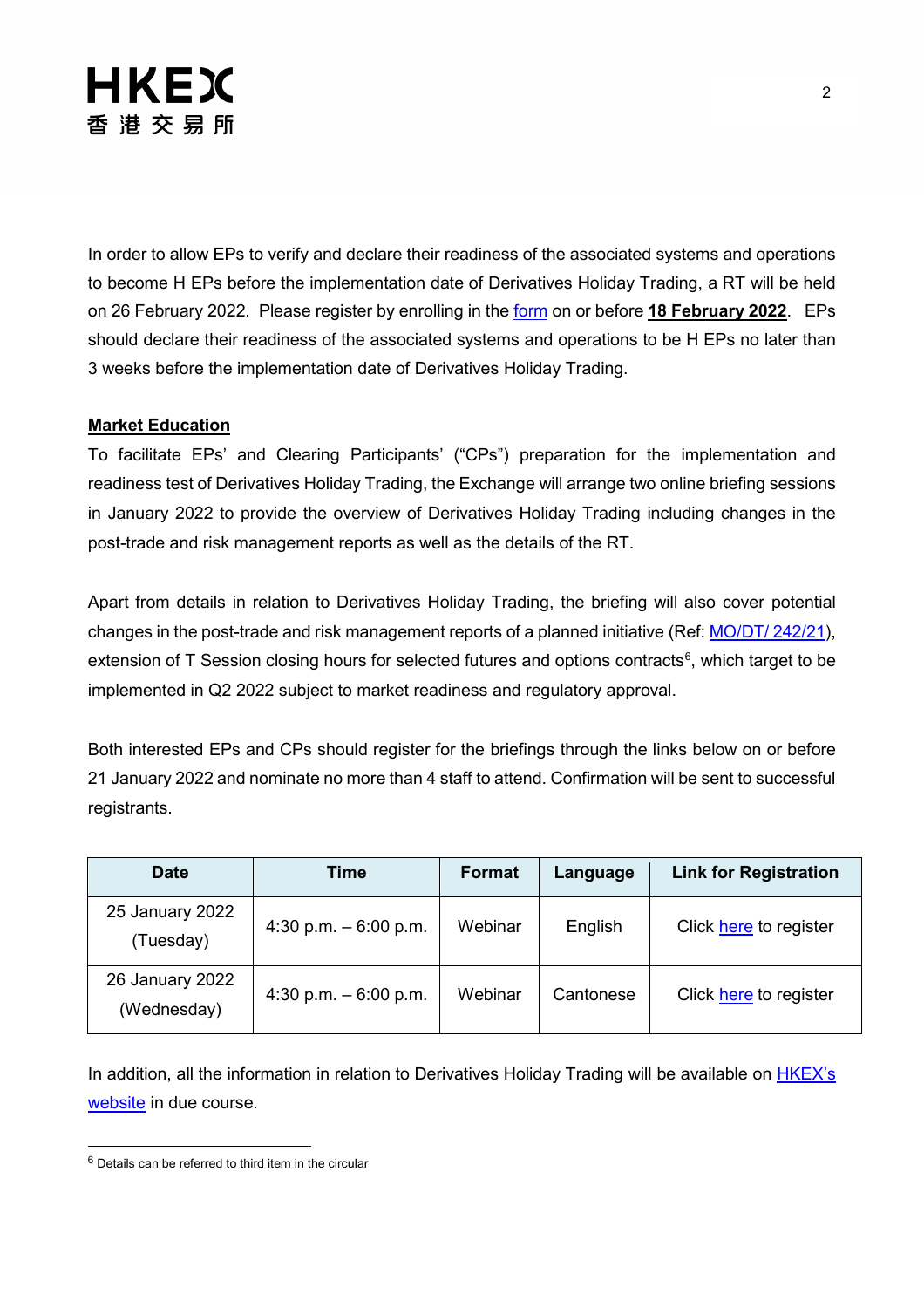Sanly Ho Co-Head Trading Department Operations Division

*This circular has been issued in the English language with a separate Chinese language translation. If there is any conflict in the circulars between the meaning of Chinese words or terms in the Chinese language version and English words in the English language version, the meaning of the English words shall prevail.*

*Any information provided in this circular relating to the trading of security futures or how the law may be interpreted is provided for reference generally without considering your specific circumstances and does not constitute legal or other advice from HKFE or any member of the HKEX group. Such information should not be regarded as substitute for professional advice. You should seek independent legal or other professional advice before taking any action to trade any contracts listed on HKFE, whether for yourself or as intermediary on behalf of any other person.*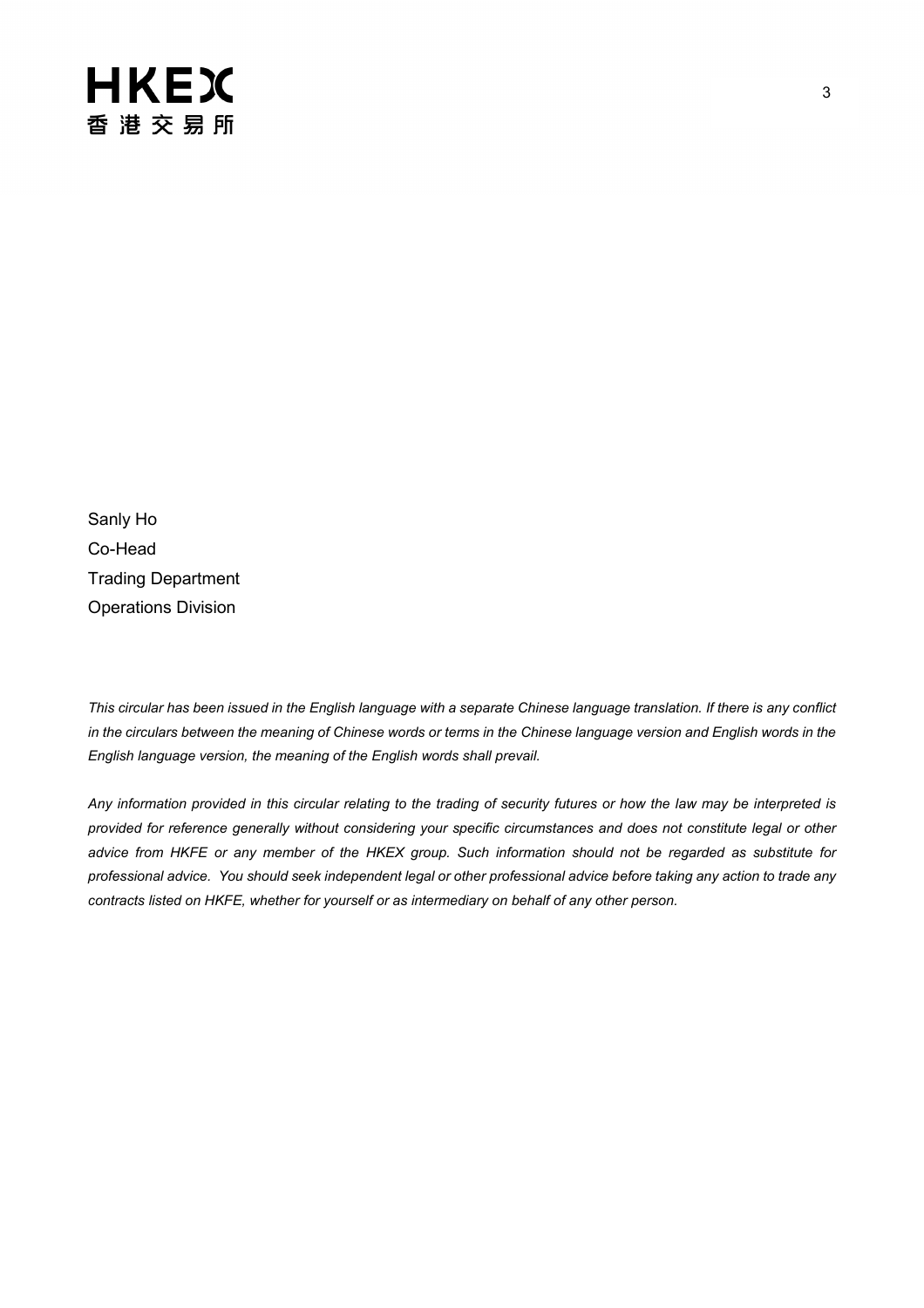

#### **Attachment**

#### **Operational Model of Derivatives Holiday Trading**

#### **1. Holiday Trading Days ("H Days")**

1.1. All HK public holidays, except holiday of New Year's Day, which fall on weekday

### **2. Holiday Trading Products ("H Products")**

2.1. List of products which can be traded on H Days starting on 15 April 2022 are as follows:

|    | 1. MSCI AC Asia ex Japan Net Total Return<br><b>Index Futures</b>               | 23. MSCI Japan (JPY) Index Futures                                  |
|----|---------------------------------------------------------------------------------|---------------------------------------------------------------------|
| 2. | MSCI Australia Net Total Return (USD) Index<br><b>Futures</b>                   | 24. MSCI Japan Net Total Return (JPY) Index<br><b>Futures</b>       |
| 3. | MSCI China A 50 Connect (USD) Index<br><b>Futures</b>                           | 25. MSCI Japan Net Total Return (USD) Index<br><b>Futures</b>       |
| 4. | MSCI China (USD) Index Futures                                                  | 26. MSCI Malaysia (USD) Index Futures                               |
| 5. | MSCI China Net Total Return (USD) Index<br><b>Futures</b>                       | 27. MSCI Malaysia Net Total Return (USD) Index<br><b>Futures</b>    |
|    | 6. MSCI China Free (USD) Index Futures                                          | 28. MSCI New Zealand Net Total Return (USD)<br><b>Index Futures</b> |
| 7. | MSCI China Free (USD) Index Options                                             | 29. MSCI Pacific ex Japan Net Total Return<br>(USD) Index Futures   |
| 8. | MSCI China Free Net Total Return (USD)<br><b>Index Futures</b>                  | 30. MSCI Pacific Net Total Return (USD) Index<br><b>Futures</b>     |
|    | 9. MSCI Emerging Markets (USD) Index Futures                                    | 31. MSCI Philippines (USD) Index Futures                            |
|    | 10. MSCI Emerging Markets Asia ex China Net                                     | 32. MSCI Philippines Net Total Return (USD)                         |
|    | Total Return (USD) Index Futures                                                | <b>Index Futures</b>                                                |
|    | 11. MSCI Emerging Markets Asia ex Korea Net<br>Total Return (USD) Index Futures | 33. MSCI Singapore Free (SGD) Index Futures                         |
|    | 12. MSCI Emerging Markets Asia Net Total Return                                 | 34. MSCI Singapore Free Net Total Return (USD)                      |
|    | (USD) Index Futures                                                             | <b>Index Futures</b>                                                |
|    | 13. MSCI Emerging Markets EMEA Net Total                                        | 35. MSCI Singapore Net Total Return (USD)                           |
|    | Return (USD) Index Futures                                                      | <b>Index Futures</b>                                                |
|    | 14. MSCI Emerging Markets ex China Net Total<br>Return (USD) Index Futures      | 36. MSCI Taiwan (USD) Index Futures                                 |
|    | 15. MSCI Emerging Markets ex Korea Net Total<br>Return (USD) Index Futures      | 37. MSCI Taiwan (USD) Index Options                                 |
|    | 16. MSCI Emerging Markets Latin America Net<br>Total Return (USD) Index Futures | 38. MSCI Taiwan Net Total Return (USD) Index<br><b>Futures</b>      |
|    | 17. MSCI Emerging Markets Net Total Return<br>(USD) Index Futures               | 39. MSCI Taiwan 25/50 (USD) Index Futures                           |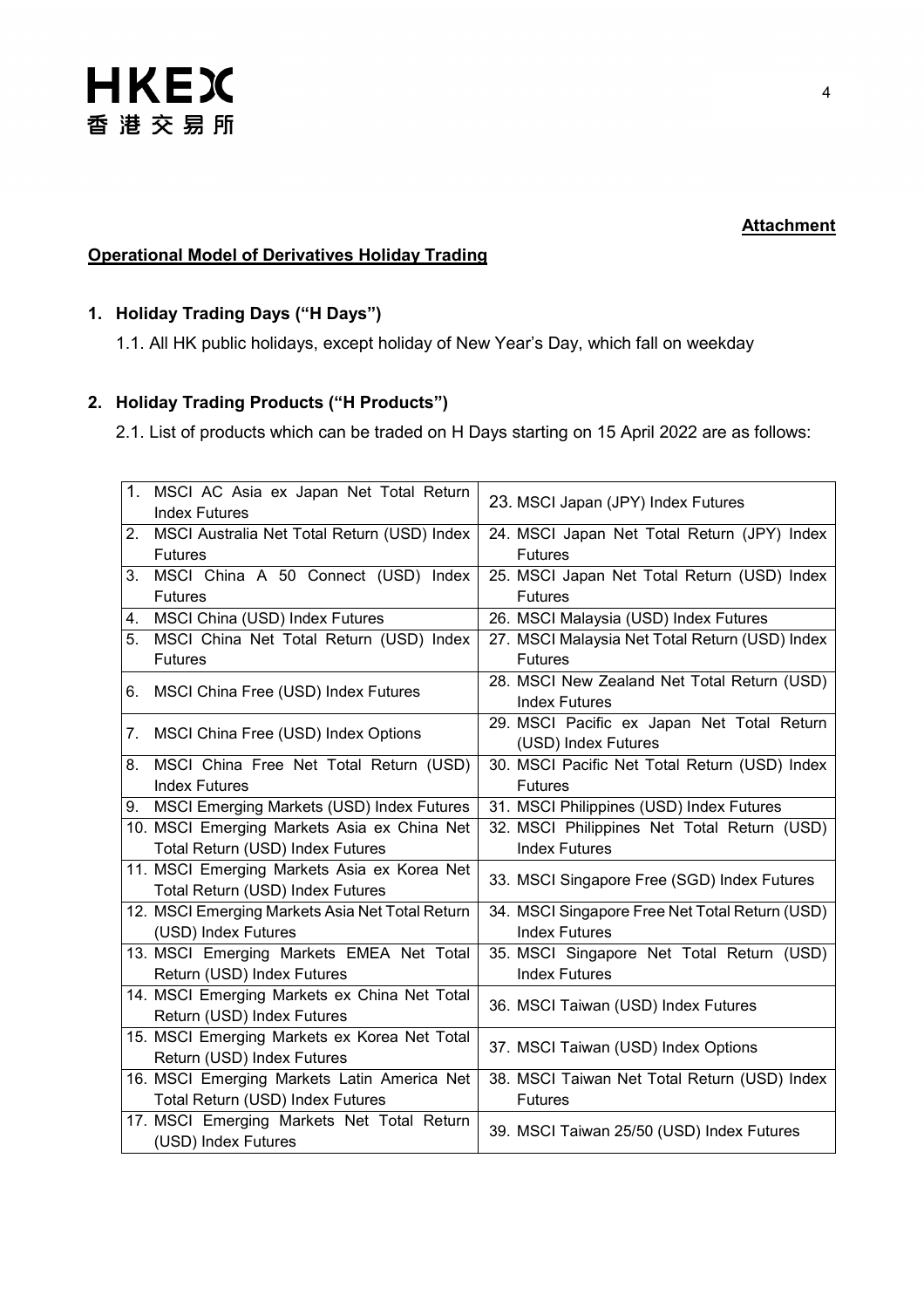| 18. MSCI Hong Kong Net Total Return (USD)       | 40. MSCI Taiwan 25/50 Net Total Return (USD)   |
|-------------------------------------------------|------------------------------------------------|
| <b>Index Futures</b>                            | <b>Index Futures</b>                           |
| 19. MSCI India (USD) Index Futures              | 41. MSCI Thailand (USD) Index Futures          |
| 20. MSCI India Net Total Return (USD) Index     | 42. MSCI Thailand Net Total Return (USD) Index |
| <b>Futures</b>                                  | <b>Futures</b>                                 |
| 21. MSCI Indonesia (USD) Index Futures          | 43. MSCI Vietnam (USD) Index Futures           |
| 22. MSCI Indonesia Net Total Return (USD) Index | 44. MSCI Vietnam Net Total Return (USD) Index  |
| <b>Futures</b>                                  | <b>Futures</b>                                 |

#### **3. Exchange Participantship for Derivatives Holiday Trading**

- 3.1. Participation in Derivatives Holiday Trading is optional. Exchange Participants ("EPs") may consider their business need and setup to be Holiday Trading Exchange Participants ("H EPs" or non-Holiday Trading Exchange Participants ("NH EPs").
- 3.2. **H EPs:** EPs who would like to continue trading H Products during both Business Days and H Days must fulfil the following criteria to become eligible:
	- 3.2.1. **Support from CPs:** As money settlement is required between CPs and the Clearing House for all products under Hong Kong Futures Exchange ("HKFE") during H Days, EPs looking to become an H EP must ensure that their appointed CP is a Holiday Trading Clearing Participant ("H CP").
	- 3.2.2. **System and operational readiness:** EPs who intend to become H EPs are required to successfully complete the readiness test ("RT") and declare their system and operational arrangement readiness.
- 3.3. **NH EPs:** Participants who choose not to, or are ineligible, to trade H Products during H Days will not be able to access H Products even on Business Days. NH EPs will be required to unwind their positions of H Products, i.e. all MSCI futures and options, 4 weeks after the readiness test, details will be announced in due course.

#### **4. Half Day Arrangements for H Products**

4.1. Currently, there are no afternoon and after-hours trading sessions on the eves of Christmas, New Year's and Chinese New Year for all H Products.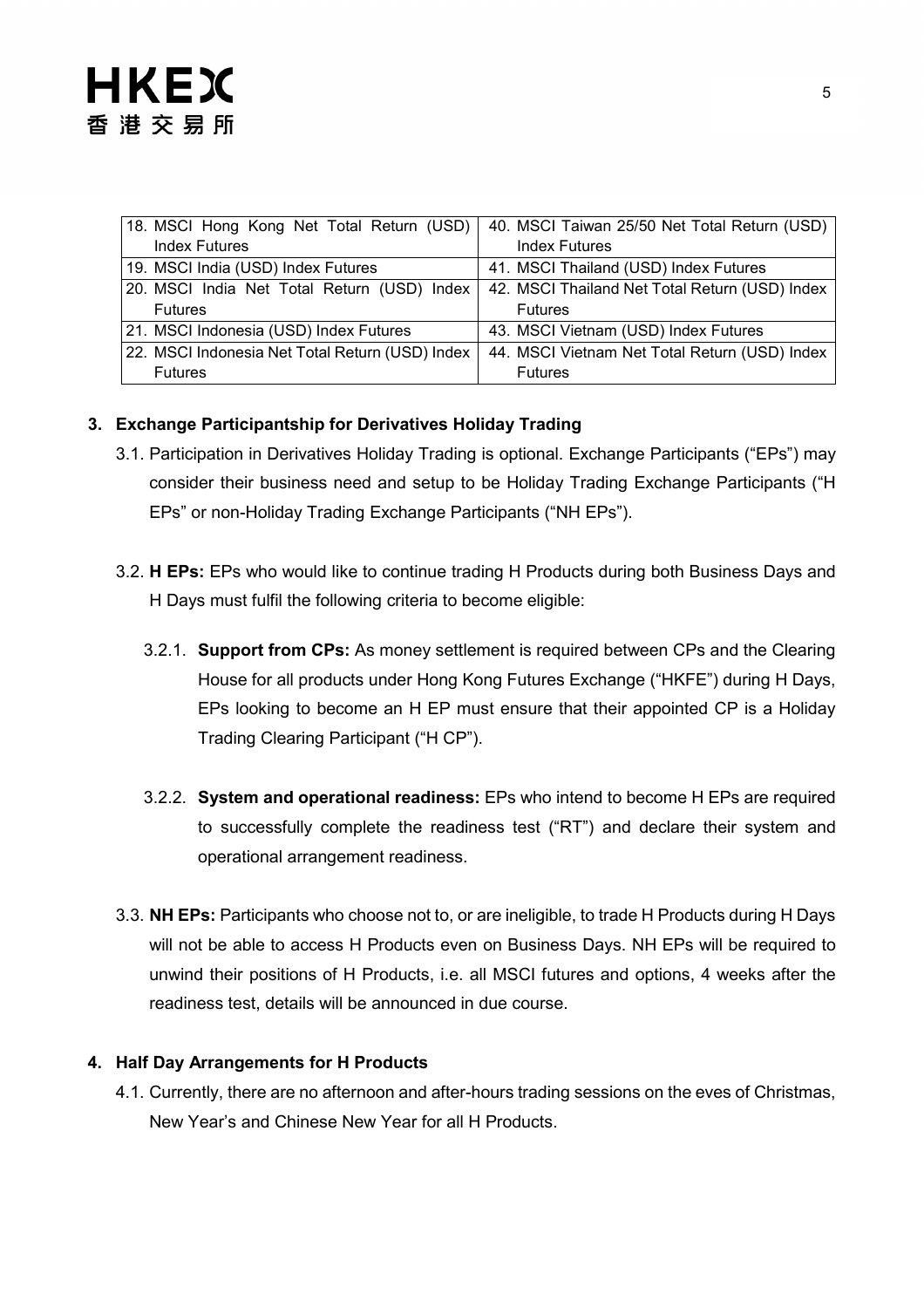

- 4.2. Upon the implementation of Derivatives Holiday Trading, trading hours for H Products will be extended to cover until the end of regular trading hours of the T Session for the mentioned days on 4.1.
- 4.3. Christmas Eve and Chinese New Year's Eve would have after hours trading session for H Products<sup>[7](#page-5-0)</sup>, though New Year's Eve would not have after hours trading session.
- 4.4. For the avoidance of doubt, non-H Products ("NH Products") would maintain trading until 12:30 for the mentioned days on 4.1.

#### **5. Trading Arrangements on H Days**

- 5.1. **Trading arrangements:** For H EPs, trading arrangements during an H Day will be the same as those for a Business Day.
- 5.2. **Last trading day arrangement:** The last trading day for H Products mentioned in section 2 and their settlement day may fall on an H Day.
- 5.3. **Severe Weather situations:** Trading arrangements for typhoon, black rainstorm and severe weather on H Days will follow the same arrangements for a Business Day.

#### **6. Clearing and Settlement Arrangements**

- 6.1. The clearing and settlement services timeline in HKFE Clearing Corporation Limited ("HKCC") would follow that of the current Business Days.
- 6.2. For H CPs, post trade activities will be allowed for all Hong Kong Futures Exchange ("HKFE") products; for NH CPs, post trade activities will not be allowed on H Days.
- 6.3. H CPs will be required to settle all payment obligations (including obligations for HKD and other currencies) arising on H Days. Please refer to the Risk Management Arrangements section below for the collateral management arrangement on H Days. NH CPs will not be

<span id="page-5-0"></span> $7$  for H Products which can be traded in the after-hours trading session on Business Days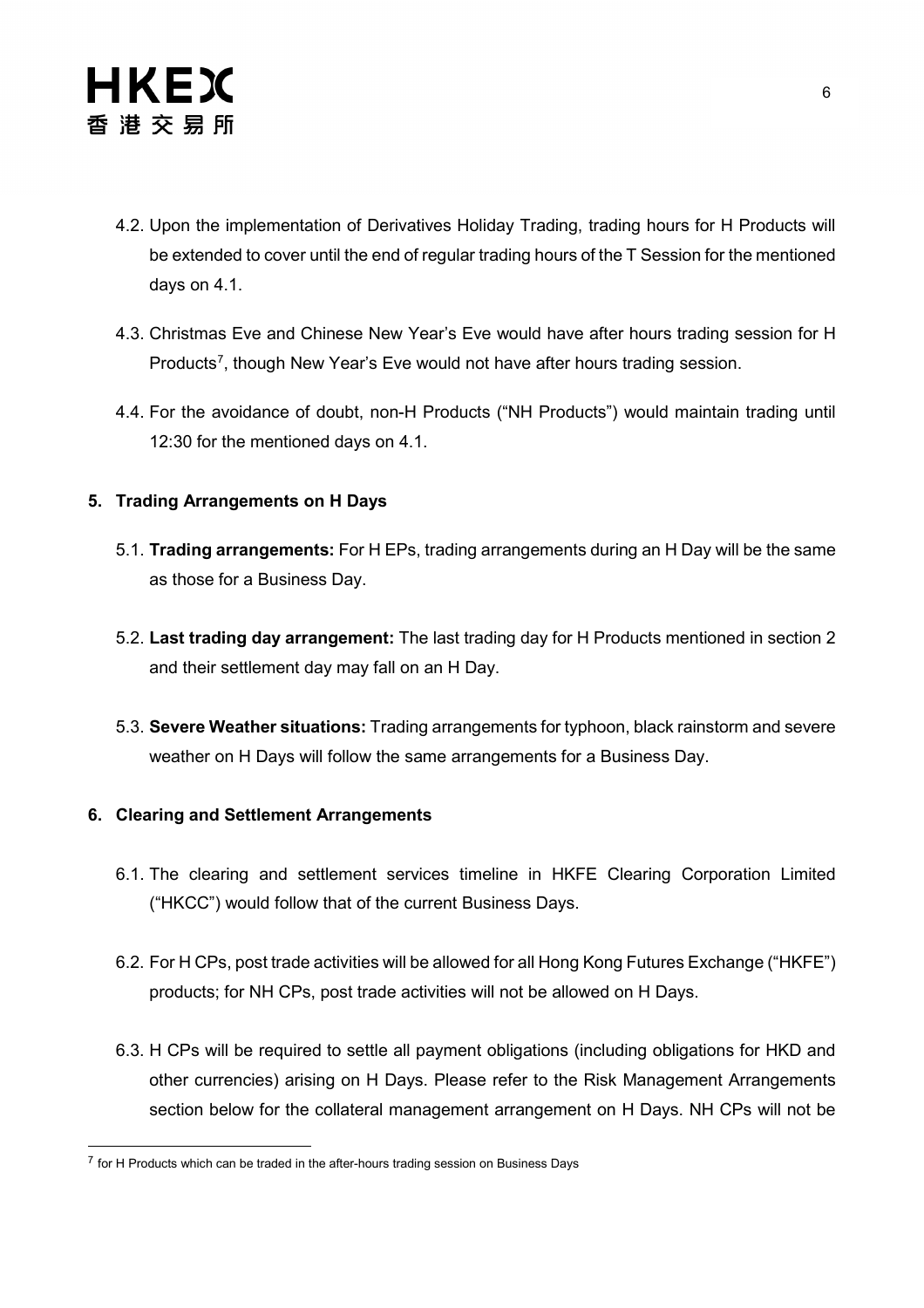

required to fulfil any HKCC payment obligations during H Days, and any outstanding payment obligation will be settled the next Business Day after an H Day.

6.4. Collateral deposit services will be available in HKCC on H Days, though withdrawal services from settlement banks will not be available.

#### **7. Risk Management Arrangements**

- 7.1. **Daily mark to market and initial margin:** HKCC will follow the existing practice by enforcing the timely calculation and collection of Initial Margin ("IM"), Variation Adjustments ("VA") and additional margins for all HKFE products from H CPs on H Days. NH CPs are not required to settle any IM, VA or additional margins on H Days.
- 7.2. **Margin offset:** Margin offset arrangements between all products will be maintained throughout all H Days.
- 7.3. **Mandatory Intra-Day VA and Margin Call ("MMC") arrangement:** Upon the implementation of Holiday Trading, the current MMC arrangement will be extended to every trading day and applicable to all HKFE products.
- 7.4. **Holiday margin:** Holiday margin will be applied to all NH Products, and H Products that are eligible for margin offset with NH Products. For H CPs, any excess collateral released from the reversion back to the normal margin rate is available for withdrawal from 9:00 a.m. on the Business Day after H Day. For NH CPs, any excess collateral released from the reversion of margin rate will be available for withdrawal after MMC calculation (i.e. at around 10:00 a.m.) in the morning, on the Business Day after H Day.
- 7.5. **Concentration Risk:** The assessment and triggering mechanism of the concentration risk on H Days will follow the existing practice on Business Days. H CPs will be required to settle the concentration risk margin, if any, during H Days. For the avoidance of doubt, H Days will be excluded from the counting of grace period for both H CPs and NH CPs.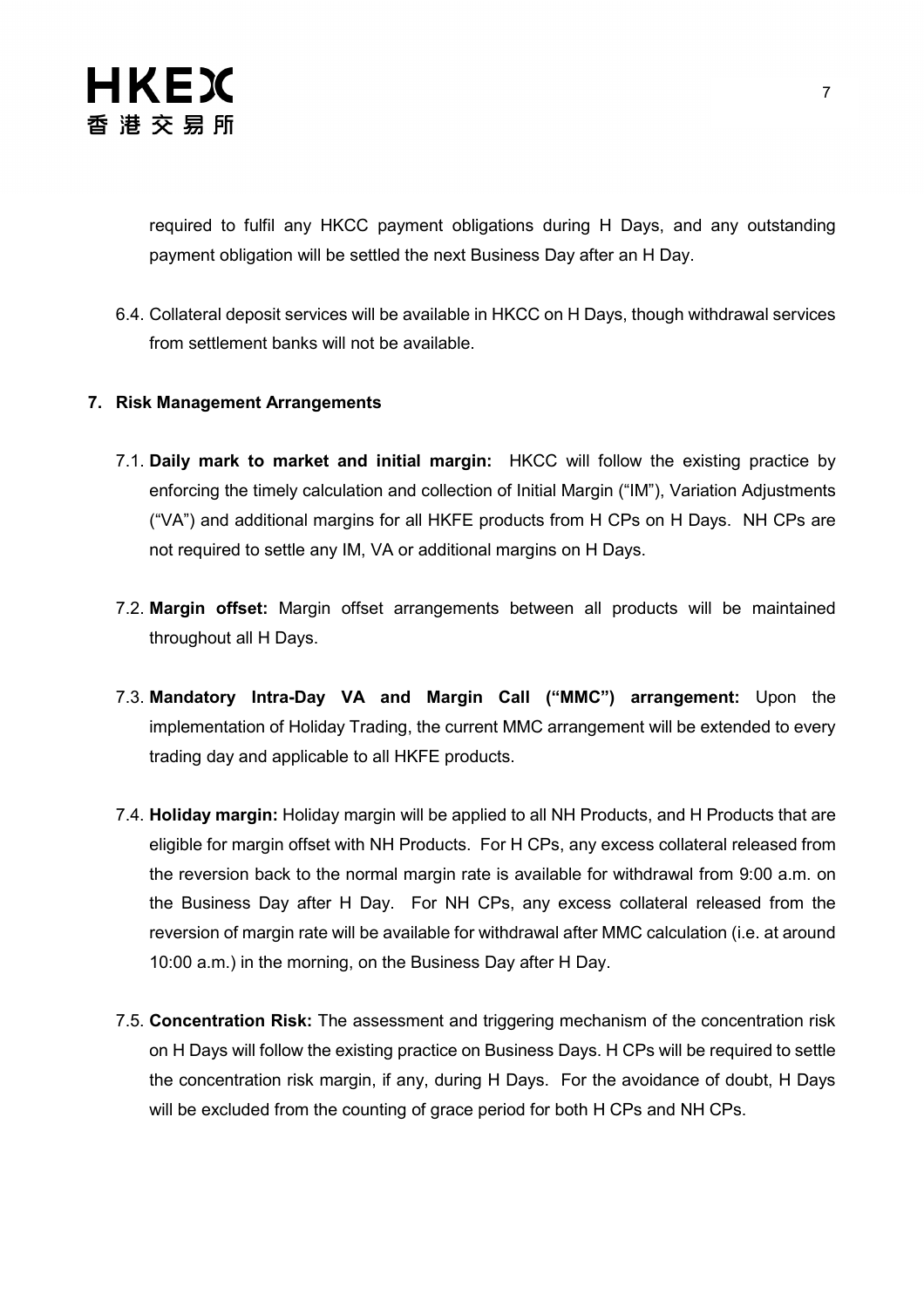7.6. **Capital Based Position Limits ("CBPL"):** The assessment and triggering mechanism of the CBPL on H Days will follow the existing practice on Business Days. H CPs will be required to settle CBPL margin, if any, during H Days. For the avoidance of doubt, it will exclude H Days in counting grace period for both H CPs and NH CPs.

#### 7.7. **Collateral for Margin and VA:**

#### 7.7.1. **Margin:**

HKCC will temporarily suspend the 50-50 collateral rule on H Days in order to allow H CPs to cover their HKD and USD margin requirements with other eligible collateral (where non-cash collateral could satisfy up to 50% of the margin requirement) to meet their margin obligations on H Day. For RMB, JPY and SGD denominated contracts, the current collateral policy would be followed on H Days.

#### 7.7.2. **VA:**

#### (i) On H Day which is HK Public Holiday only

As there is no HKD inter-bank transfer on Hong Kong public holidays due to the absence of HKD Real Time Gross Settlement ("RTGS") on HK Public Holidays, HKCC will collect USD for HKD VA obligation during H Days which is HK Public Holiday. H CPs are required to settle such outstanding HKD obligations after H Days. For the VA obligation of other settlement currencies, including USD, RMB, JPY and SGD, it is required to be fulfilled by the corresponding settlement currency on H Days, which follows the practice on Business Days.

#### (ii) On H Day which is HK and US Mutual Holiday

For HK and US mutual holidays, HKCC will allow H CPs to satisfy their HKD / USD VA obligations by any acceptable cash collaterals<sup>[8](#page-7-0)</sup> if H CPs cannot meet all the HKD / USD VA obligations in HKD / USD on HK and US mutual holidays. H CPs are required to pay the corresponding settlement currency back on the first Business Day after an HK and US mutual holiday to replace the amount of acceptable cash

<span id="page-7-0"></span><sup>8</sup> Where existing SGD limit as a general collateral (i.e. SGD 25 million per CP) for non-SGD denominated contracts is still in place and will be extended to all holidays.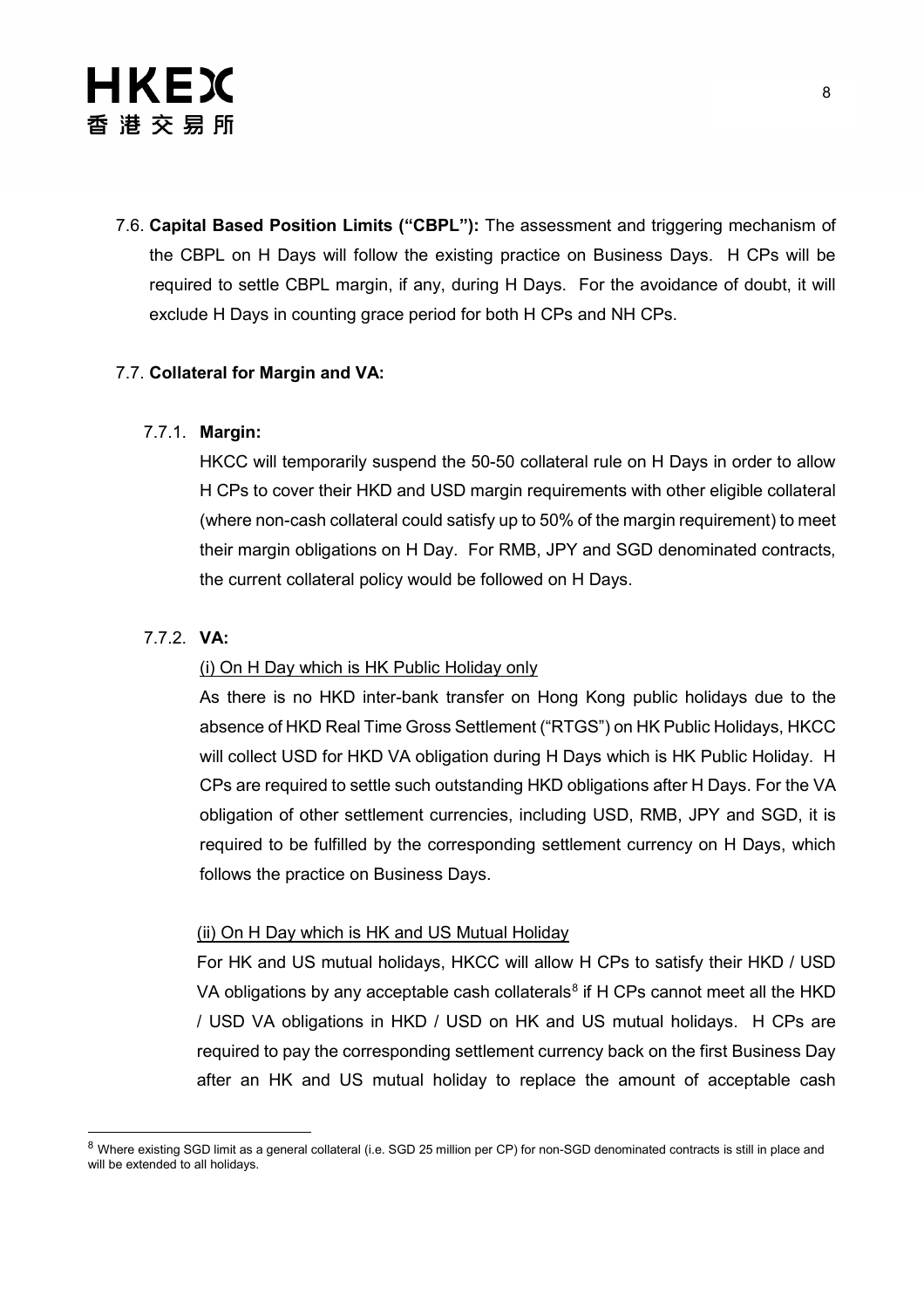

collaterals in other currencies utilised during the HK and US mutual holiday. For the avoidance of doubt, if the day after an HK and US mutual holiday is still an H Day but not an HK and US mutual holiday, the arrangement set out above for (i) H Day which is HK public holiday will be applied. For the VA obligation of other settlement currencies, including RMB, JPY and SGD, it is required to be fulfilled by the corresponding settlement currency on H Days, which follows the practice on a Business Day.

The arrangements for margin and VA settlement for H CPs on H Days are summarised below.

|                                           | <b>Margin</b>                                                                                                                                                   | VA <sup>9</sup>                                                                                                                                                                                                                                                                                                                                        |  |  |  |
|-------------------------------------------|-----------------------------------------------------------------------------------------------------------------------------------------------------------------|--------------------------------------------------------------------------------------------------------------------------------------------------------------------------------------------------------------------------------------------------------------------------------------------------------------------------------------------------------|--|--|--|
| (i) H Day which is HK Public Holiday only |                                                                                                                                                                 |                                                                                                                                                                                                                                                                                                                                                        |  |  |  |
| HKD                                       | Covered by HKD collateral<br>first, the shortfall can be<br>covered by other cash and<br>non-cash collateral.<br>50-50 collateral rule will be<br>suspended.    | Settled in HKD, any outstanding<br>$\bullet$<br>balance can be covered by USD<br>on H Days first and paid back in<br>HKD on the first Business Day<br>after H Day ("H+1 Day").                                                                                                                                                                         |  |  |  |
| <b>USD</b>                                | Covered by USD collateral<br>first, the shortfall can<br>be<br>covered by other cash and<br>non-cash collateral.<br>50-50 collateral rule will be<br>suspended. | Must be settled in USD.                                                                                                                                                                                                                                                                                                                                |  |  |  |
| RMB/<br>JPY/ SGD                          | Same arrangement as Business Day                                                                                                                                |                                                                                                                                                                                                                                                                                                                                                        |  |  |  |
|                                           | (ii) H Day which is HK and US Mutual Holiday                                                                                                                    |                                                                                                                                                                                                                                                                                                                                                        |  |  |  |
| <b>HKD</b>                                | arrangement as<br>Same<br>(i)<br>above.                                                                                                                         | Settled in HKD, any outstanding<br>$\bullet$<br>balance can be covered by<br>other cash collateral <sup>10</sup> first if H<br>CPs cannot meet all the HKD<br>VA obligations on HK and US<br>mutual holidays first and paid<br>back in HKD on H+1 Day.<br>If the next day after HK and US<br>mutual holiday is an H Day<br>which is HK public holiday, |  |  |  |

<span id="page-8-1"></span><span id="page-8-0"></span><sup>&</sup>lt;sup>9</sup> On H Days, H CPs are only liable to cover the VA outstanding balance by other cash collateral if such balance exceeds HKD 1 million. <sup>10</sup> Where existing SGD limit as a general collateral (i.e. SGD 25 million per CP) for non-SGD denominated contracts is still in place and will be extended to all holidays.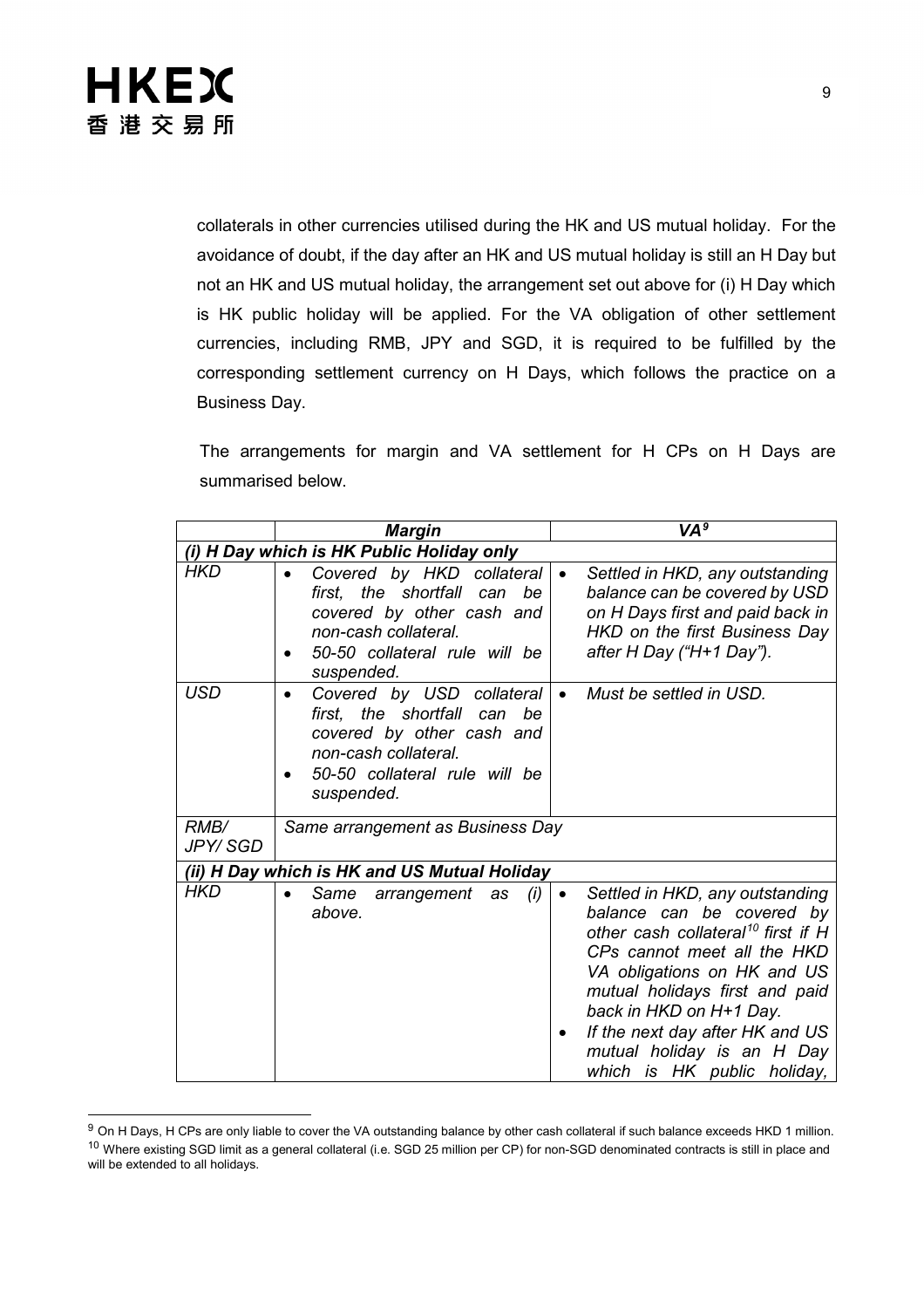|                          | follow the same arrangement as<br>(i) above.                                                                                                                                                                                                                                                                                                                                                                                         |
|--------------------------|--------------------------------------------------------------------------------------------------------------------------------------------------------------------------------------------------------------------------------------------------------------------------------------------------------------------------------------------------------------------------------------------------------------------------------------|
| USD                      | Settled in USD, any outstanding<br>arrangement<br>Same<br>(i)<br>as<br>$\bullet$<br>balance can be covered by<br>above.<br>other cash collateral first if H<br>CPs cannot meet all the USD<br>VA obligations on HK and US<br>mutual holiday and paid back in<br>USD on the next day.<br>If the next day after HK and US<br>mutual holiday is an H Day<br>which is HK public holiday,<br>follow the same arrangement as<br>(i) above. |
| <i>RMB</i> /<br>JPY/ SGD | Same arrangement as Business Day<br>$\bullet$                                                                                                                                                                                                                                                                                                                                                                                        |

The haircut rates, which are applied on the non-cash and cash collateral where the currency of the collateral is different from the settlement currency of the contracts, will continue to be applied on H Days.

7.8. **Reserve Fund ("RF"):** All CPs are not required to settle the HKCC Participant Additional Deposits on H Days. The settlement time of HKCC Participant Additional Deposits will be maintained on the first Business Day after disseminating notification to all CPs.

Nevertheless, H CPs will be required to settle the RF additional margin (if any) during H Days. For NH CPs, the RF additional margin calculated on the Business Day before H Days is required to be settled on the first Business Day after H Days.

7.9. **Default Management:** The default management process during an HK public holiday will be similar to the procedures on a Business Day. There will be no separate Reserve Fund tranches for H CPs and NH CPs. For H Products which are not subject to holiday margin, HKCC will perform default management on HK public holidays. For H Products which are subject to holiday margin, the market risk exposure throughout the H Days will be mitigated by the margin collected beforehand, so there will be sufficient resources for HKCC to perform liquidation after H Days. HKCC retains the flexibility to perform liquidation on H Days.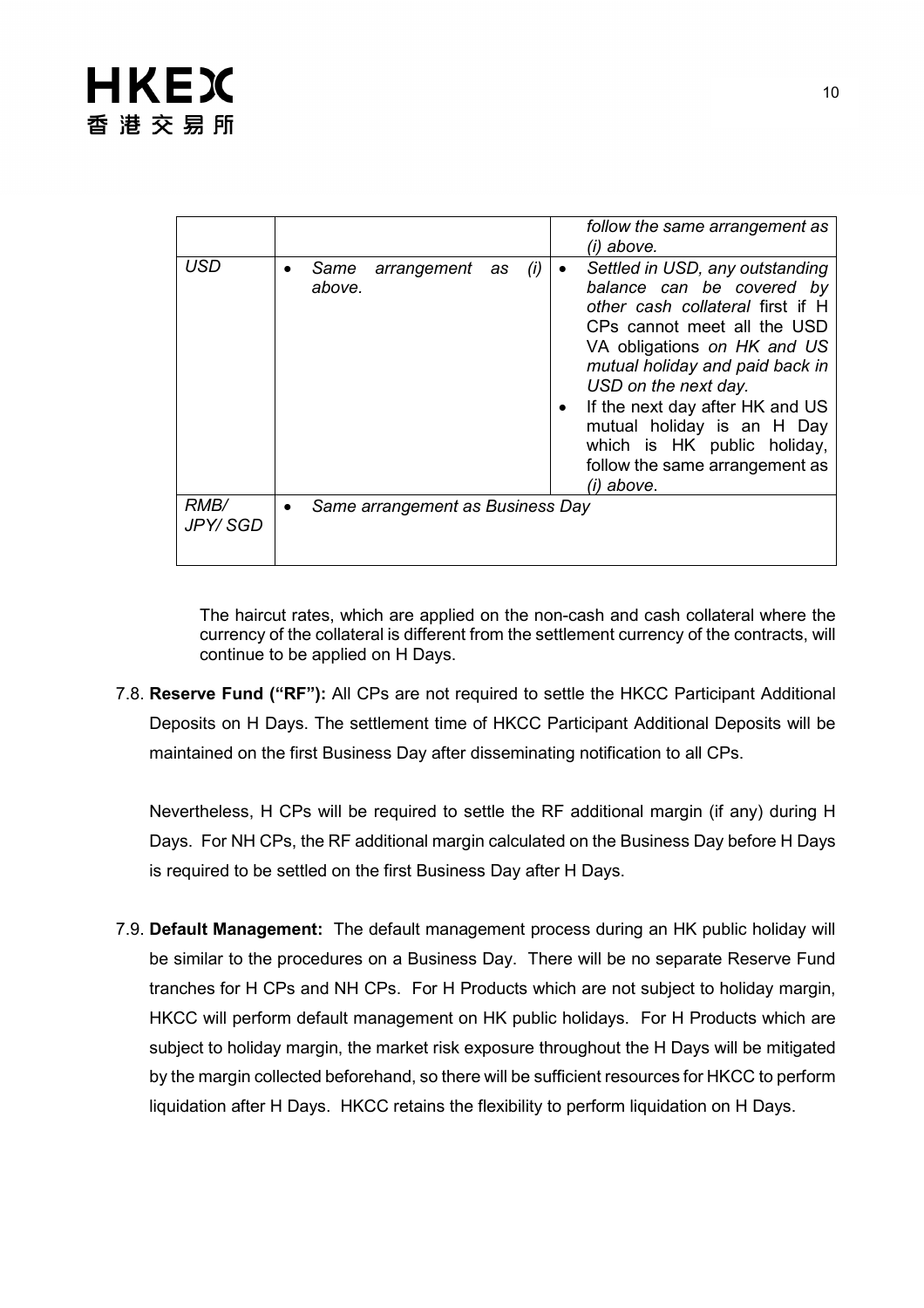#### **8. Market Data Arrangements on H Days**

- 8.1. Real-time data on H Products will be available through Orion Market Data Derivatives Market ("OMD-D").
- 8.2. Market statistical reports on H Products will be published as those on Business Days.

#### **9. Large Open Positions ("LOP") reporting arrangements on H Days**

9.1. EPs who hold open positions in excess of a LOP for its own account or for each of its Clients in any H Products, shall file a LOP report with HKFE by no later than 12:00 noon of the next trading day, whether it is a holiday or not, after the positions are opened or accumulated, and shall continue to file the LOP report as long as the prescribed reporting level remains to be exceeded.

#### **10. Others**

- 10.1.**Criteria of established Clients:** Upon the implementation of Holiday Trading, H EPs should issue margin calls during H Days to their clients who trade H Products and clients who trade H Products should continue fulfilling their money settlement for margin obligations during H Days. To meet the criteria of established Clients as specified in HKFE Rule 617(b), an established Client must have demonstrated to the EP a record of consistently meeting margin obligations.
- 10.2.During HK and US mutual holidays, there may be a situation that an established Client is unable to complete fund transfers to the EP within the prescribed timeframe to settle an outstanding margin call due to a lack of banking support. If an established Client is able to demonstrate to the EP with documentary evidence that (i) there is sufficient funding with the bank to fulfil the margin obligations, (ii) fund transfer instructions have been placed with the bank pending completion due to the abovementioned reason and (iii) the fund transfer in (ii) being completed on the day which H Products open for trading immediately after US banking holidays. It is considered acceptable not to treat the outstanding margin call as an unfulfilled margin call for the purpose of EP's assessment under HKFE Rule 617(b).